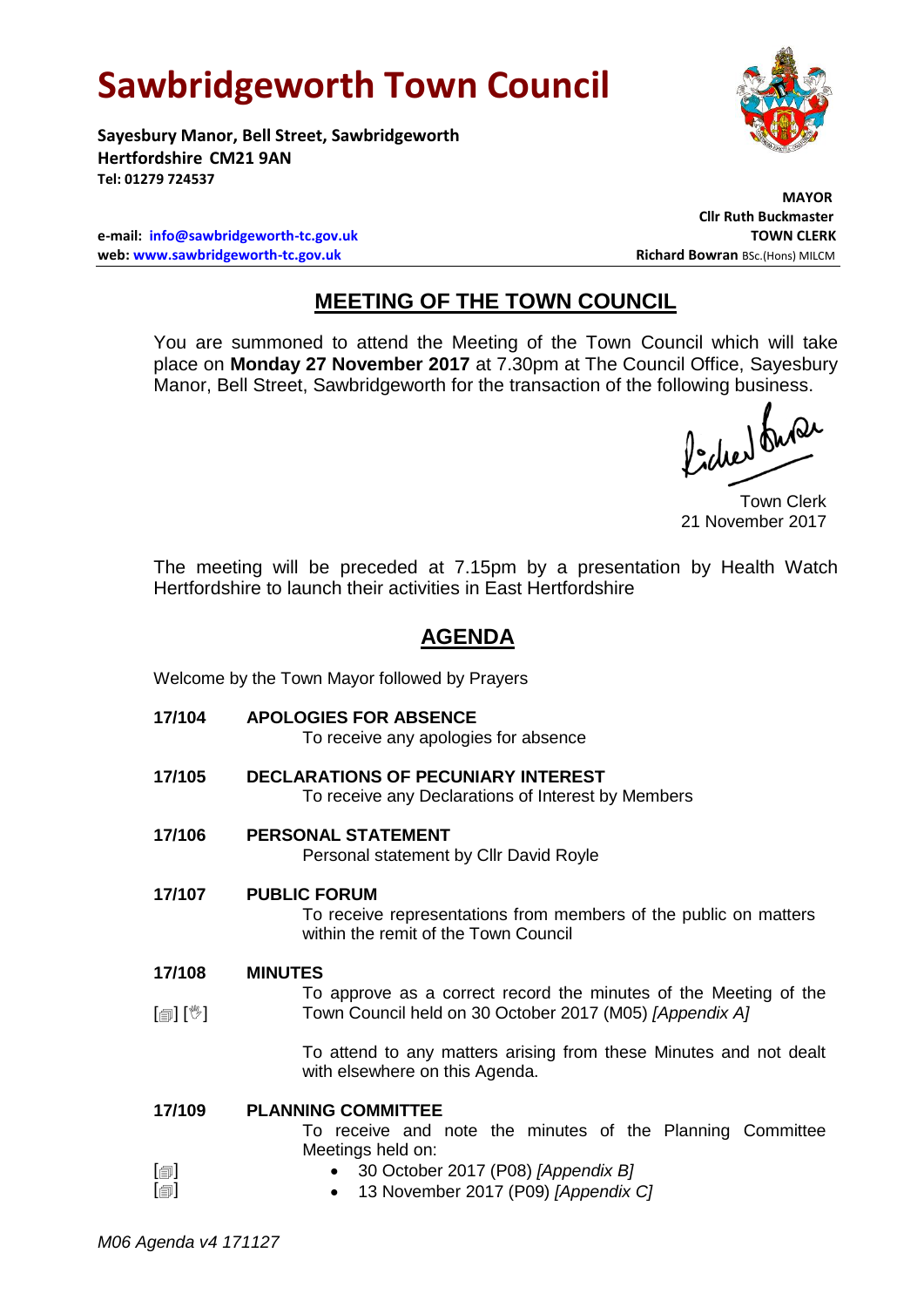#### **17/110 APPOINTMENT TO COMMITTEE**

To resolve to appoint Cllr Annelise Furnace to fill the vacancy on the Finance and Policy committee.

#### **17/111 MAYOR'S CORRESPONDENCE/COMMUNICATIONS**

To receive the Mayor's appointments and communications

#### **17/112 REPRESENTATIVES REPORTS**

To receive representatives reports from:

- County Councillor
- District Councillors
- Hertfordshire Police
- Other Representatives

#### **17/113 TOWN CLERK'S REPORT**

 $\lceil$ To receive and note the Town Clerk's report for the month to 24 October 2017 *[Appendix D]*

#### **17/114 TOWN PROJECT MANAGER'S REPORT**

 $\lceil$  $\blacksquare$ To receive and note the Town Project Manager's report for the month to 24 October 2017 *[Appendix E]*

#### **17/115 EAST HERTS DISTRICT PLAN**

To report on the town council's representations at the public examination of the East Herts District Plan.

#### **17/116 SAWBRIDGEWORTH LIBRARY BUILDING**

To resolve whether to apply for Grade 2 listing for the 1930's building, the former Urban District Council Offices (now the Library) *[Item sponsored by Cllr E Buckmaster]*

#### **17/117 SUPPORT FOR LOCAL BUSINESSES**

To examine how local businesses can be supported in the current economic climate.

*[Item sponsored by Cllr Royle]*

#### **17/118 PROVISION OF CCTV / ANPR**

To examine the scope for and the future development and enhancement of:

- Current town centre CCTV system
- Future expansion of the CCTV system
- Expansion of ANPR facilities in the town.

*[Item sponsored by Cllr Shaw]*

#### **17/119 GENERAL DATA PROTECTION REGULATION**

To note the town council's responsibilities under the General Data Protection Regulation (GDPR) which will come into force on 25 May 2018.

To resolve that Sawbridgeworth Town Council, as a public authority, formally designates a Data Protection Officer (DPO).

#### **17/120 DEPOSIT & CONSULTATION DOCUMENTS**

To note receipt of any Documents for Noting and Consultation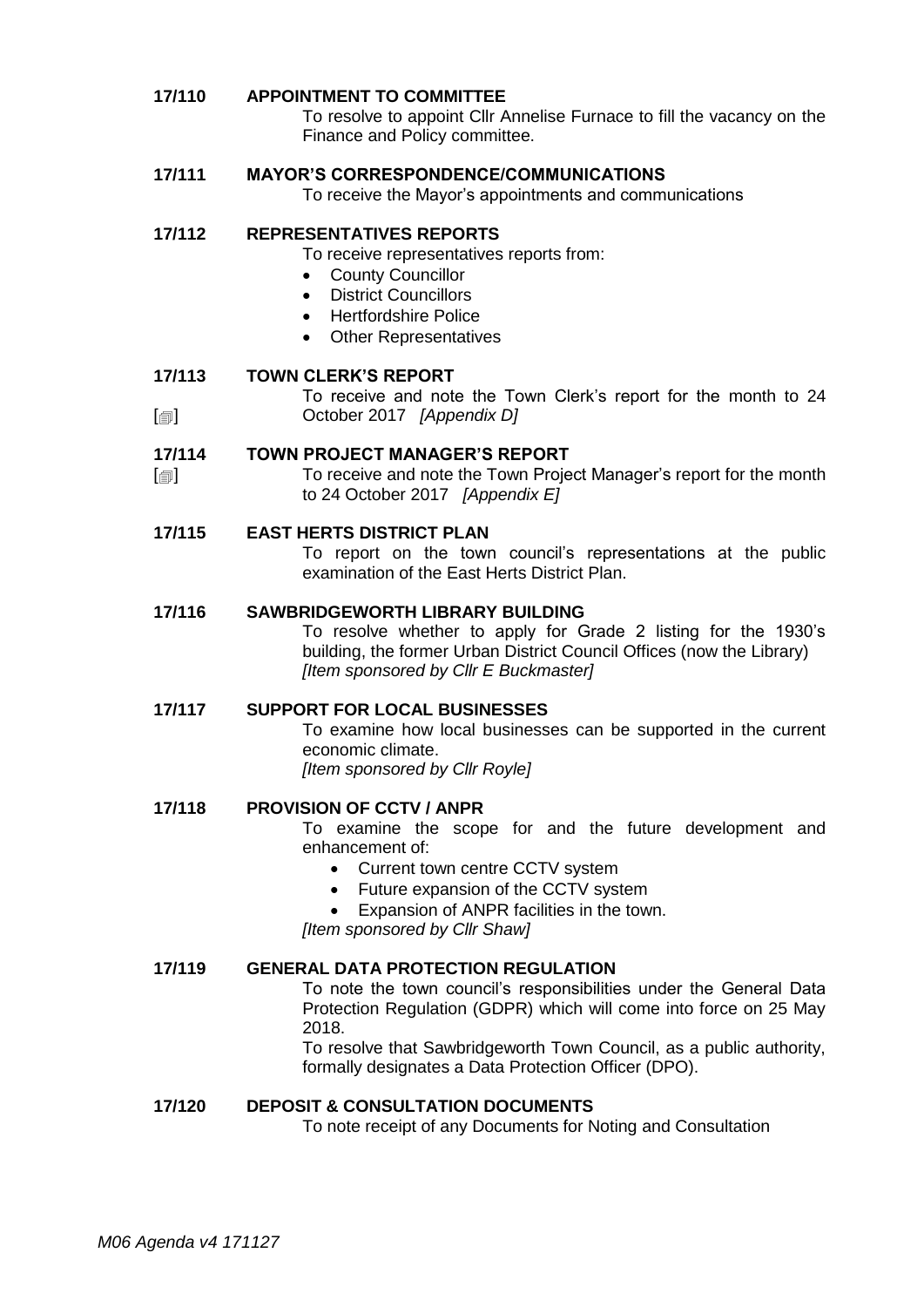**17/121 FINANCIAL REPORT**

To note the current Financial Report

**17/122 ACCOUNTS FOR PAYMENT**

To note and approve accounts for payment

### **17/123 ITEMS FOR FUTURE AGENDAS**

To consider any items for inclusion on future agendas.

### **Members of the Public and the Press are cordially invited to attend all meetings of the Council and its Committees.**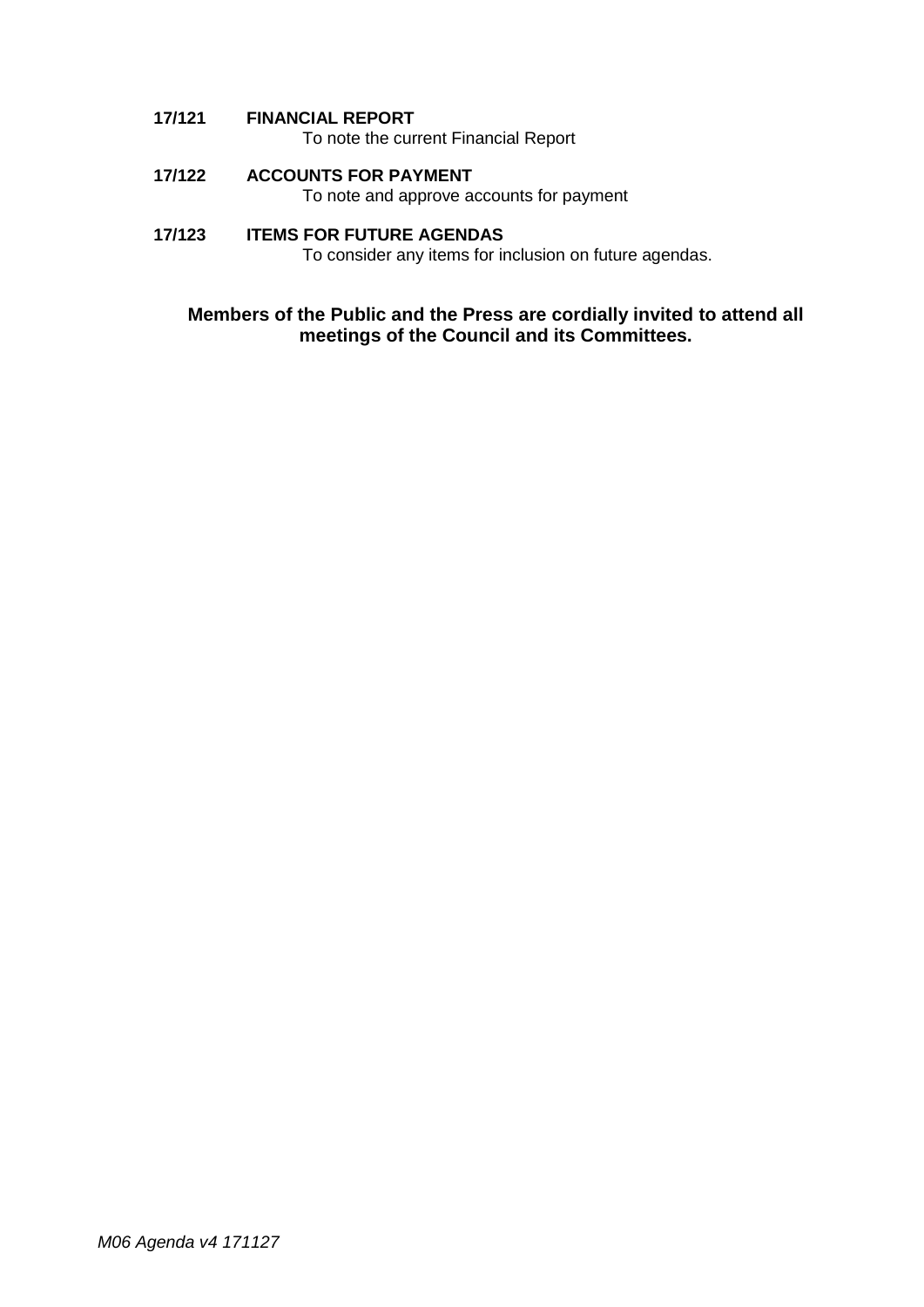## Sawbridgeworth Town Council

Subject: **Clerk's Report November 2017**

Date: 21 November 2017

#### **CCTV**

- Quotations received for upgrade to and expansion of existing system.
- Retrieval of still and moving images for police witness statements

#### **Community Transport - [Sawbobus](http://www.sawbridgeworth-tc.gov.uk/town-information/town-council-services/sawbobus) and [Minibus Hire](http://www.sawbridgeworth-tc.gov.uk/town-information/town-council-services/minibus-hire)**

- Report in preparation to EHDC to discuss future development and funding
- Advised Buntingford Community Transport of admin systems and methods
- Application in progress for Road Transport Act s22 permits.

#### **District Plan**

 Attended Examination in Public with Cllr Shaw to make oral representations on behalf of the town council.

#### **External Matters**

- Interim Internal Audit carried out
- Provided transport for Nostalgia Day
- Provided tree, lighting and facilities for Lights of Love ceremony

#### **Footpaths**

- Investigation into ownership of path from Elmwood to river on-going
- Attended a briefing at HCC for the provision of Rights of Way maintenance services.

#### **GDPR**

 Researching implications of meeting requirements of the General Data Protection Regulations due in May 2018.

#### **Projects**

- Bell Street Conveniences no further progress.
- Town Green; no further activity.
- Library relocation, HCC response to submissions focusses on mitigation feedback from Diana Jones after her meeting with Cllr Terry Douris.

#### **Police**

- Police and Crime Commissioner invited to attend a future meeting
- Hosted an exhibition sponsored by CI McDonald and Insp Hunt on an initiative in Sawbridgeworth expanding on Operations STOMP and GRANITE

#### **Staff**

- Clerk awarded PSLCC Principal of the Society of Local Council Clerks
- New staff Contracts of Employment now in place.

#### **War Memorial**

DAC now require detailed submission from stone mason for consideration before agreeing to meet with us.